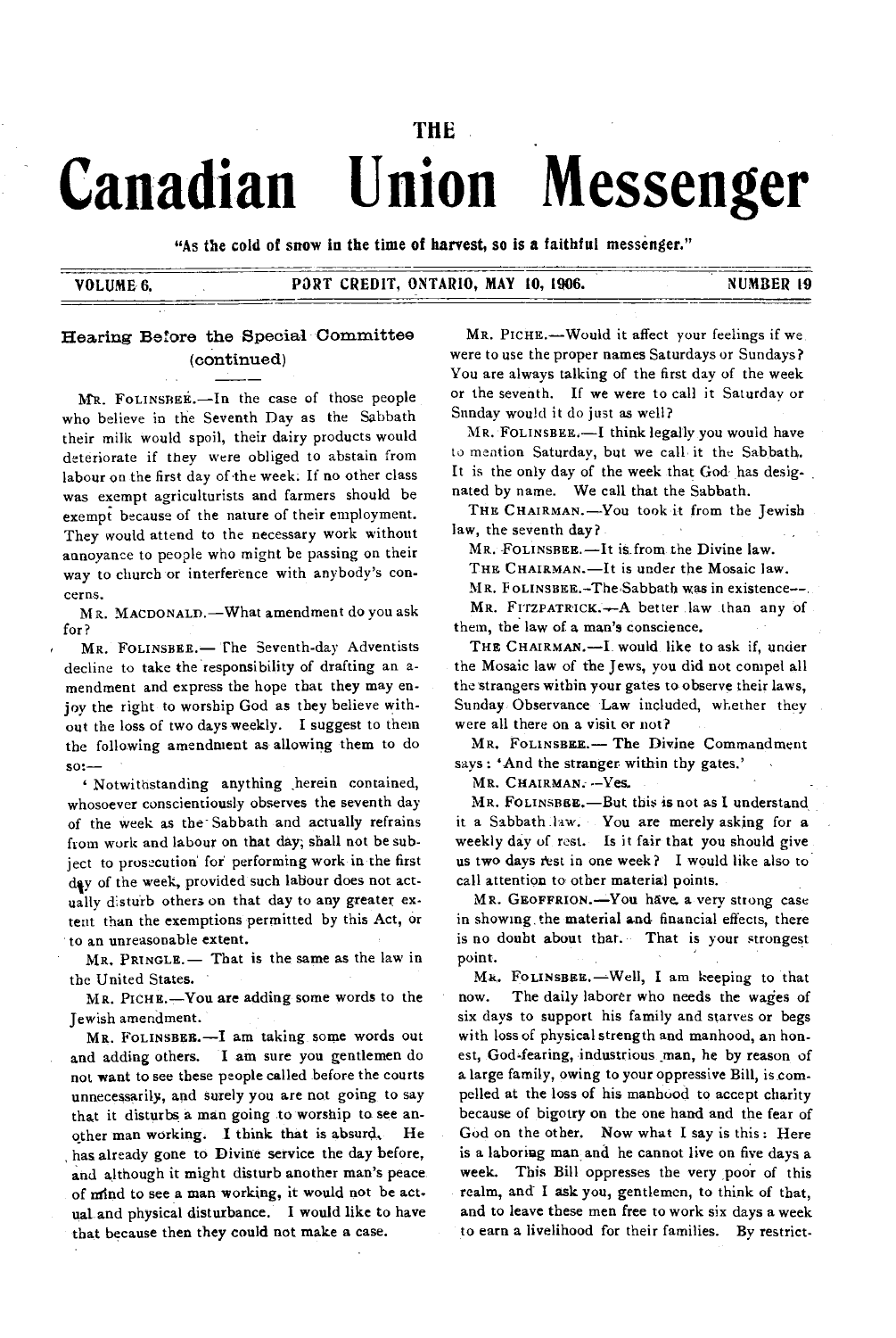ing labour to five days a week you hurt the poorest class in the country.

**MR. GEOEFRION.—I** have in my mind an amendment. It comes from those who are acting in behalf of the Jews :

• Notwithstanding anything herein contained, whoever conscientiously observes the seventh day of of the week as the Sabbath and actually refrains from work and labour on that day shall not be subject. to prosecution for performing work or labour on the first day of the week provided that such work or labour does not disturb other persons in the observance of the first day of the week as holy time, and that the place where the same is performed be not open for traffic on that day.'

Would that meet your case?

**MR. FOLINSBEE.—** It would bear hard on the small merchants who wanted to supply men of their own faith with some little necessaries. I think they ought to be free to do that. However, I do not pretend to advise you gentlemen. What I say is this: Do not interfere with us any more than you can help and do not expose **us** to prosecution and imprisonment. We are God-fearing people and God-fearing citizens and certainly ought to be free to do the necessary work on Sunday. But there are one or two other points to which I would like to draw your attention. —Take the case of the manufacturer who with two days rest weekly cannot compete with others and the factory is closed or run on short time because one-sixth time oft is a loss of sixteen and one-third per cent, and the employees though many, all suffer on short time and short allowance to the family for daily bread. Take the case of the contractor or builder of railways, ships, or houses who connot compete with others to whom the law is in harmony with their faith or who have no faith at all and only regard the law as such. Take *the*  case of the capitalist who hindered by the provisions of the Bill refuses to embark in business which would benefit thousands as well as humanity. Take the case of the merchant, retail or wholesale, who, paying rent and interest, cannot 'conscientiously keep open doors on the Saturday and Who is denied the poor boon of supplying others of like faith on the first day of the week. The Bill oppresses all the indoor avocations, the taylor, seamstress, office hand and all who labour at home for a pittance to earn their daily, bread. No one would be injured by this, it would be honest labor on religious faith, but yet forbidden 'by law. Now in the case to which I have alluded where people are under compulsion to do work in a certain time there ought to be some latitude allowed.

**HON. MR. FilZPAIR1CK.—At** the same time, that

would mean the employment of,other people.

**MR.** PRINGLE. —The amendment perhaps covers it which Mr. Geoffrion read.

*(Continued next week.)* 

## **Out of Sight and Hearing**

 $\blacksquare$ 

**IT MAY** be interesting to the readers of the **MES-SENGER** to know the attitude of the leader of the Lord's Day Alliance toward Seventh-day Adventists. The hearing before the Sunday Bill committee closed Wednesday, April 25, many corporations and organizations in opposition to the Bill having been heard.

Our deputation was heard on the 19th of April, when our reasons for observing the Sabbath and our reasons for opposing the-Bill were clearly set before the committee. The Minister of Justice stated that he had been enlightened regarding our position and also said that we were fair and honest in presenting our views.

At the close of the hearing on April 24 we had a social chat with Mr. Shearer, and among other things he said that, personally, he had no objection to our working on Sunday providing we work in our houses, our barns, or out of sight and hearing.

You will understand that this statement is based on the supposition that the majority shall rule in religious matters. Sunday is a religious institution, and the majority of the people keep Sunday; and for this reason the minority, those who keep another day, are to work out of sight and hearing, if they work at all, that the majority may not be disturbed in their worship. The people who are so disturbed on Sunday by the sight or hearing of someone laboring who has already observed the Sabbath according to the commandment, will not admit that their lahor on the Sabbath disturbs the people who rest  $\boldsymbol{\mu}$ on that day.

If their -work on Saturday does not disturb the Sabbath rest, or worship, of the man who rests on Saturday, then upon what principle is it that our work on Sunday disturbs the rest of those who keep Sunday? I have not talked with a man yet who keeps Sunday that would admit the principle. Neither will they admit that it would be right for 'them to submit wer. the Adventists in the majority, to what they require of us. If their work does not disturb our rest and our worship, our work cannot disturb their rest or their worship. Their argument shows that there is no ground in justice for their . claim that the majority should rule in religious matters.

This is a land that boasts of her religious liberty, and in the face of this declaration, the leaders of the popular religion declare that those who keep Satur.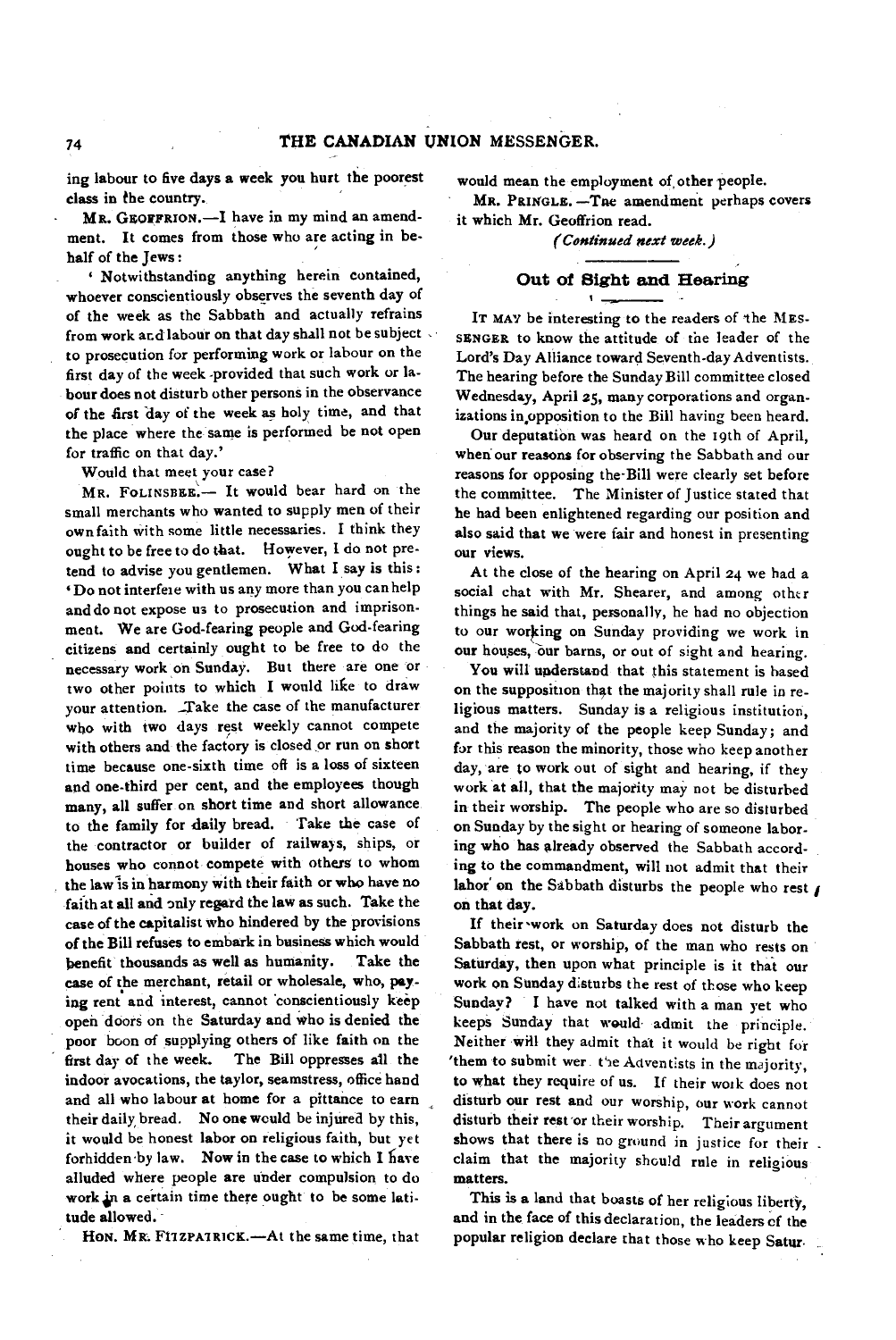day as the Sabbath, if they work at all on Sunday, must keep out of sight and hearing.

"As ye would that men should do to you, do ye also to them likewise," saith the Author of Christianity. Let all commit the golden rule to life. It is better to suffer wrong than to do wrong.

W. H. THURSTON.

# **FROM THE FIELD**

LINDSAY, MAY **5,** 1906.

DEAR MESSENGER,-

It has been some time since we have reported, not that we have no experiences to relate or work to report, but that we were afraid of exceeding our limit of space.

We have our regular services and meetings five times a week. Our Sabbath morning meetings are very precious to us. After the Sabbath-school we each give our own missionary report, relating our experiences of the previous week. These are healthful and inspiring to us all. Thousands of pages of ttacts and other literature have been scattered in this city and vicinity since the special campaign opened in October last. Our prayer meetings are especially blessed seasons to us. After our last Sunday seyvice we held a business meeting. There were fifteen present at the meeting, and a good spirit seemed to pervade. We still have a small debt of one hundred and ten dollars on our church building, but a special offering was taken for the purpose of reducing the debt, amounting to \$44:21. For this we are very grateful. Our leader, Sister Sadie Baker, is away for a much needed rest, and Brother Niergarth will have charge of the work until her return. There are some items of interest in connection with the medical work which we hope to report in our next letter.

MRS. M. S. SOANES.

#### **Bouok's Hill, Ont.**

FROM Ottawa I came to this place to have a three days' visit with the brethren. Fout were baptized and we completed a church organization of ten. There are twelve cnildren and youth in these families. Two of the young men, Wesley and Fred Wells, accompanied me to Lorne Park to attend the summer school. There is another student who intends to go to the school and fit herself for teaching. The church at this place is now considering the subject of a church school for the benefit of the other children and youth.

The Rev. Mr. Gamble was in the neighborhood

when I arrived, and that evening delivered his third lecture against the Adventists. He had been saying that we dare not meet him, and had offered an hour for any one to reply. One of our brethren, when he found that I was coming, accepted the invitation, saying that he would have a man to fill the place; but they withdrew the opportunity when I went to the house the third night of his lectures. After Mr. Gamble had occupied about an hour one of the prominent men arose and said that if there was any representative Adventist in the house he would be allowed twenty minutes to speak. I rose and said that I thought I should be allowed one half of the time, that Mr. Gamble had had three nights and for me to make a reply in twenty minutes was unreasonable, and I suggested that we have a debate. Mr. Gamble refused to meet the issue. He then got up and talked forty-five minutes. He made some very remarkable statements, openly declaring that the ten commandments were abolished. The principles that he enunciated were something demoralizing to society. His criticism on the Greek for " the first day of the week " in Matt.  $28: J$ , Mark 16 : 2, and Luke 24: I, showed to me either that he knew nothing of the Greek himself, or else that he is trying to deceive those who do not pretend to know anything about it. He acknowledged that he was employed by the Lord's Day Alliance, but how Christian ministers can wish to be represented by such a man does not appear.

A. 0. BURRILL.

#### **Special Notice**

**THE** special Earthquake number of the *Signs of the Times* is now ready. It is very attractive and the matter is of such general interest that the people will read every-word from beginning to end. You will not have to stop and create an interest and a desire to read. The interest is awakened. An accurate account is given of the great calamity and attention is called to other recent disasters. But beyond all is brought out the meaning of all these things in the light of the prophetic Word, and the way to the only refuge is pointed out. This is another great opportunity of enlightening the people upon the important issues before us and of giving the message for this time. Let us all put our shoul. ders to the wheel and make another grand rally in spreading the truth.

The paper will cost three cents a copy in lots less than one thousand and two and one-half cents in lots of one thousand or more, and will sell for five cents. Order at once from B. B. Noftsger, Toronto Junction. W. H. THURSTON.